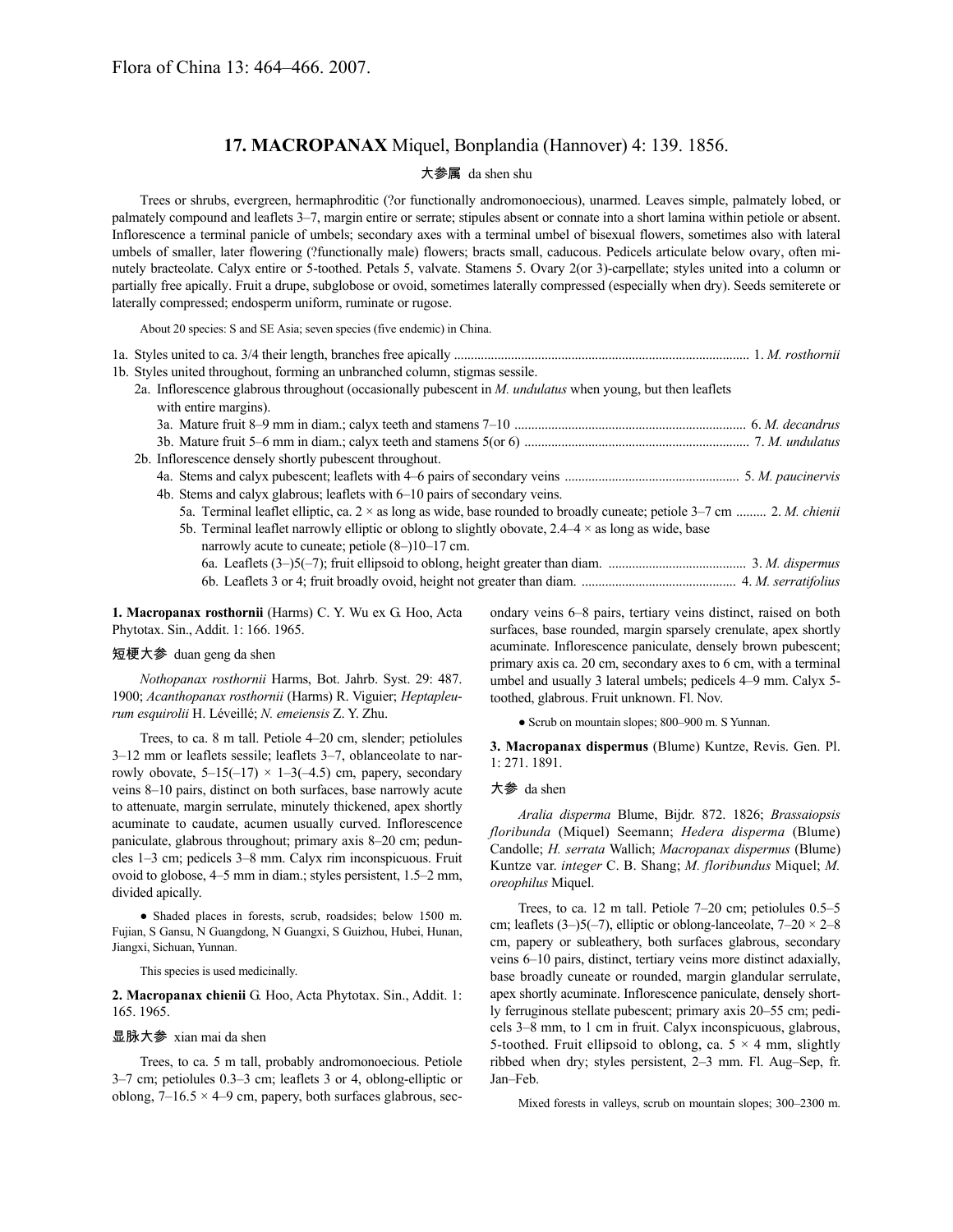Yunnan [Bhutan, India, Laos, Malaysia, Myanmar, Nepal, Thailand, Vietnam].

**4. Macropanax serratifolius** K. M. Feng & Y. R. Li, Fl. Yunnan. 2: 473. 1979.

#### 粗齿大参 cu chi da shen

Trees, 10–12 m tall, probably andromonoecious. Petiole 10–20 cm; petiolules 1–4.5 cm; leaflets 3 or 4, narrowly elliptic to slightly ovate or obovate,  $9-20 \times 3-7$  cm, subleathery, both surfaces glabrous, secondary veins 7–10 pairs, tertiary veins distinct, raised on both surfaces, base acute to cuneate, margin sparsely to moderately serrate, apex acuminate. Inflorescence paniculate, densely shortly white pubescent; primary axis 23– 30 cm; secondary axes to 14 cm, with a terminal umbel of bisexual flowers and a pair of closely spaced lateral scars (presumably of umbels with male flowers); pedicels 1–1.3 cm in fruit. Calyx inconspicuous, minutely 5-toothed. Fruit broadly ovoid to subglobose, 4–6 mm in diam.; styles persistent, undivided. Fr. Nov, Apr.

● Mixed forests in valleys or scrub on mountain slopes; 300–2300 m. Guangxi, Yunnan.

**5. Macropanax paucinervis** C. B. Shang, Acta Phytotax. Sin. 18: 93. 1980.

#### 疏脉大参 shu mai da shen

Trees, to ca. 15 m tall. Petiole ca. 16 cm; petiolules 0.3– 3.5 cm; leaflets 4–6, oblong or obovate-oblong,  $6-14 \times 3-7$  cm, papery, glabrous, minutely scaly abaxially, secondary veins 4–6 pairs, base rounded or broadly cuneate, margin sparsely serrulate toward apical 2/3 or subentire, apex acute. Inflorescence paniculate, shortly gray-brown pubescent throughout, glabrescent; primary axis ca. 30 cm, secondary axes ca. 20 cm; pedicels 0.4–1.5 cm, to 0.8–2 cm in fruit. Calyx pubescent, teeth inconspicuous. Fruit globose, ca. 8 mm in diam.; style persistent, divided apically. Fl. May–Jun, fr. Nov–Dec.

● Forests in valleys; 500–800 m. SW Guangxi (Longzhou).

**6. Macropanax decandrus** G. Hoo, Acta Phytotax. Sin., Addit. 1: 164. 1965.

#### 十蕊大参 shi rui da shen

Trees, to 7 m tall. Trunk 18–30 cm d.b.h. Petiole 2.5–14 cm; petiolules 1–5 cm; leaflets 3–5, oblong-elliptic or oblong,  $7.5-18 \times 3-9$  cm, papery, glabrous, secondary veins 4–6 pairs, base cuneate or broadly cuneate, margin entire, minutely thickened, revolute, apex abruptly shortly acuminate. Inflorescence paniculate, glabrous throughout; primary axis 5–12 cm, secondary axes 2–5.5 cm; pedicels 4–5 mm at anthesis, to 1.8 cm in fruit. Calyx glabrous, 7–10-toothed, sometimes obscurely so. Stamens 7–10. Fruit ovoid-globose,  $1.1-1.3$  cm  $\times$  8–9 mm; styles persistent, ca. 2 mm, undivided. Fl. Feb, fr. Apr–Jun.

● Dense forests in valleys, forest margins on mountain slopes; 700–1200 m. Hainan.

**7. Macropanax undulatus** (Wallich ex G. Don) Seemann, J. Bot. 2: 294. 1864 [*"undulatum"*].

波缘大参 bo yuan da shen

*Hedera undulata* Wallich ex G. Don, Gen. Hist. 3: 394. 1834; *Macropanax parviflorus* G. Hoo; *M. undulatus* var. *simplex* H. L. Li.

Trees, to ca. 15 m tall. Petiole 4–15 cm, glabrous; petiolules 0.5–1.5 cm; leaflets 3–5, elliptic to slightly obovate, 5–16  $\times$  2–6 cm, subleathery, glabrous, secondary veins 4–7 pairs, base broadly cuneate or rounded, margin entire, minutely thickened, sometimes denticulate apically, apex shortly acuminate. Inflorescence paniculate, glabrous throughout; primary axis 15–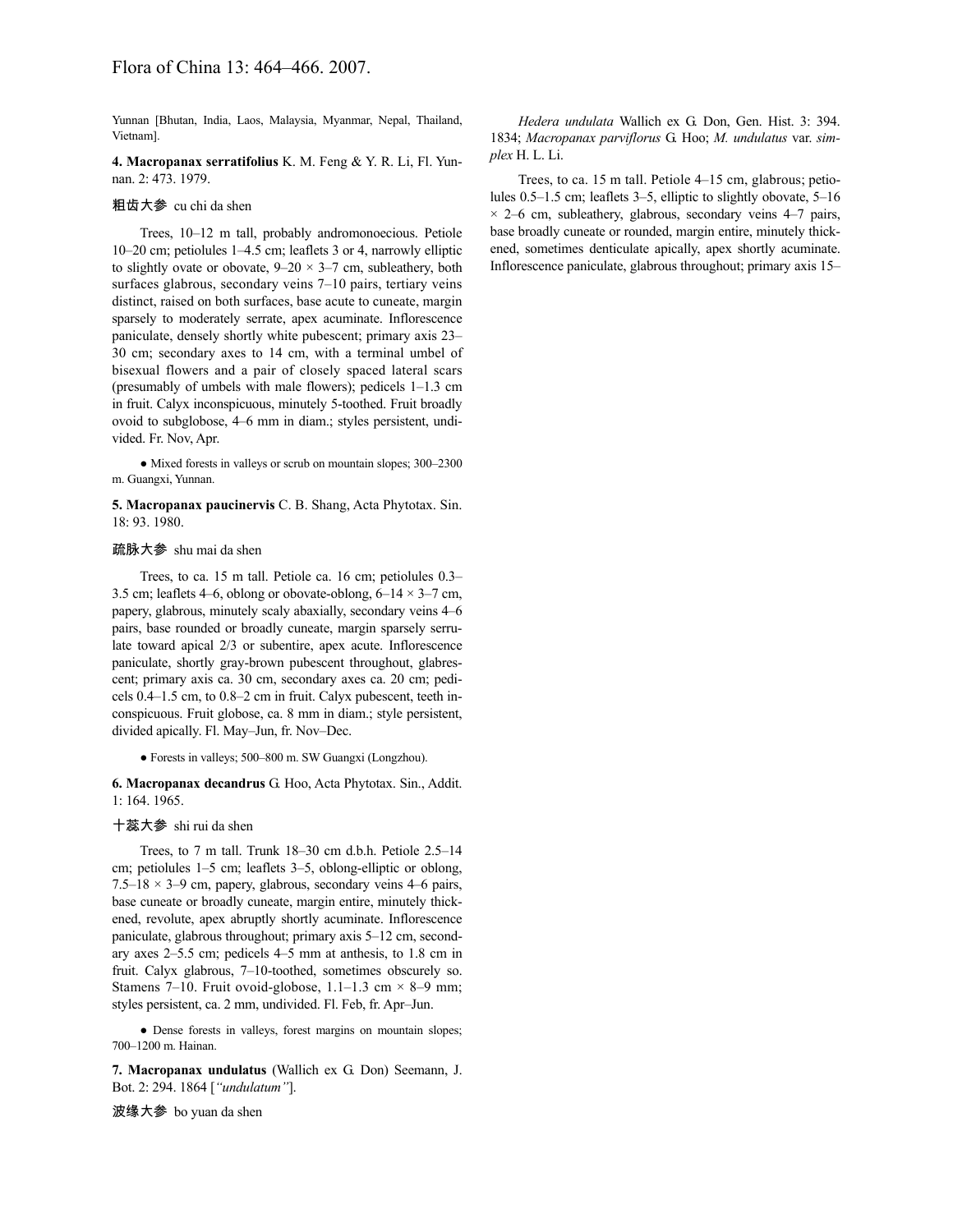# Flora of China 13: 464–466. 2007.

30 cm, secondary axes 4–15(–25) cm; peduncle 0.5–2 cm; pedicels 3–5 mm, to 8 mm in fruit. Calyx inconspicuous, 5-toothed. Fruit ovoid to ellipsoid,  $5-8 \times 4-6$  mm, ribbed when dry.

Mixed forests; 400–2200 m. Guangxi, Guizhou, Yunnan [Bhutan, India, Kashmir, Myanmar, Nepal, Thailand, Vietnam].

Two varieties (*Macropanax undulatus* var. *undulatus* and var. *simplex*) have sometimes been distinguished on the basis of minor differences in inflorescence structure, but they do not appear to be worthy of recognition.